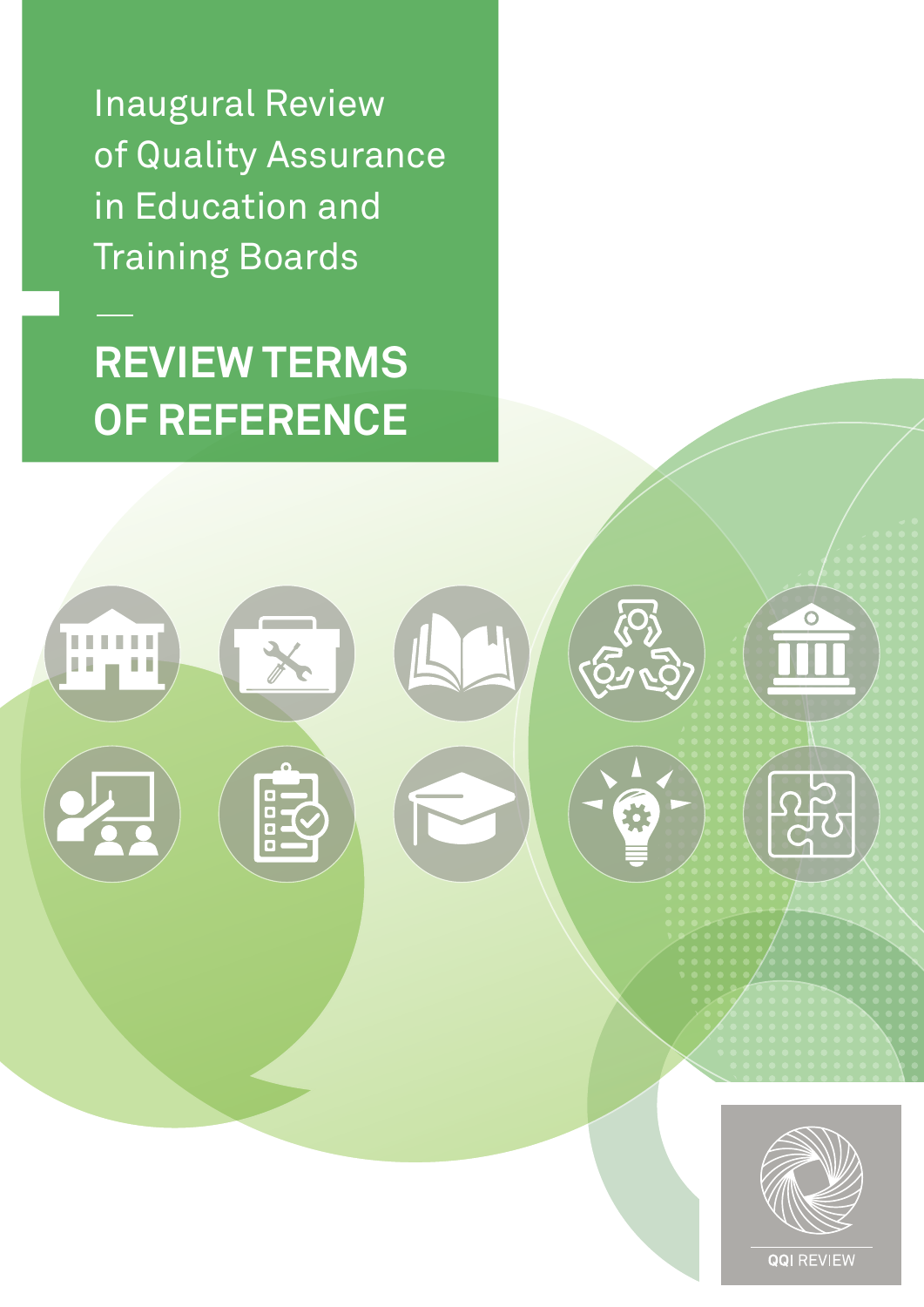## **CONTENTS**

| 01 | Background and Context for the Review | 1  |  |
|----|---------------------------------------|----|--|
| 02 | Purposes                              | 3  |  |
| 03 | Objectives and Criteria for Review    | 4  |  |
|    | 04 The Review Team                    | 8  |  |
|    | 05 The Review Process and Timeline    | 10 |  |
|    |                                       |    |  |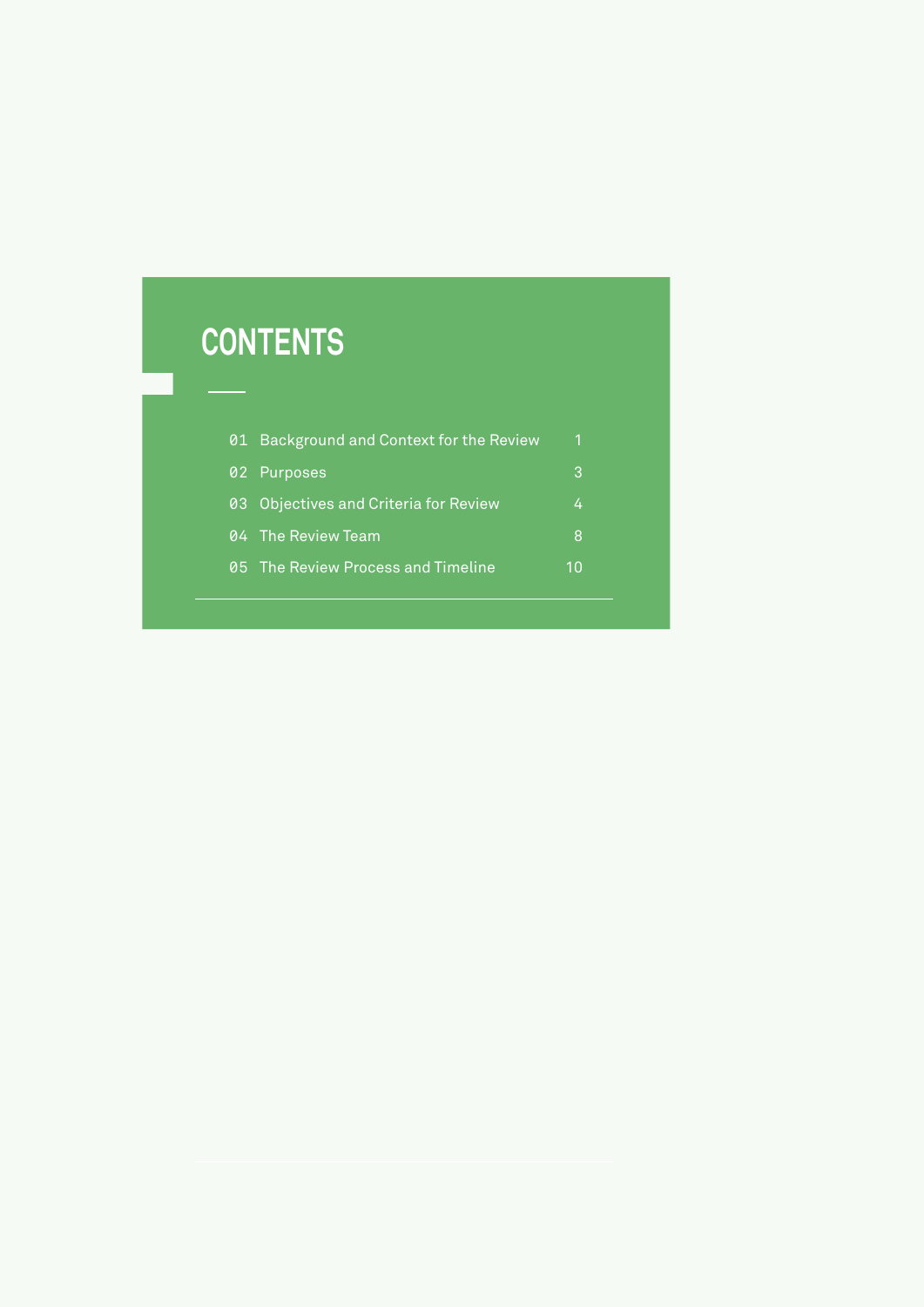### **BACKGROUND**   $01'$ **AND CONTEXT**  ٦ **FOR THE REVIEW**

#### 1.1

QQI established *Core Statutory Quality Assurance Guidelines* for all providers in April 2016, and *Sector-Specific Statutory Quality Assurance Guidelines for Education and Training Boards* (ETBs) in May 20171 . These guidelines collectively address the quality assurance responsibilities of ETBs as significant public providers of further education and training. The scope of the guidelines incorporates all education, training and related services of an ETB, leading to QQI awards, other awards recognised in the National Framework of Qualifications (NFQ), or awards of other awarding, regulatory or statutory bodies.

#### 1.2

The education and training boards were established under the Education and Training Boards Act 2013. They are statutory providers with responsibility for education and training, youth work and other statutory functions, and operate and manage a range of centres administering and providing adult and further education and training (FET). ETBs also administer secondary and primary education through schools and engage in a range of non-accredited provision. These areas are not subject to quality assurance regulation by QQI.

#### 1.3

In 2018, all sixteen ETBs completed re-engagement with QQI. Following this process each ETB established its quality assurance policy and procedures in accordance with section 30 of the Qualifications and Quality Assurance (Education and Training) Act 2012 (as amended) (henceforth 'the 2012 Act'). QQI recognises that those policies and procedures are reflective of the evolving and developmental nature of quality assurance within the ETB sector as it continues to integrate the legacy body processes.

#### 1.4

As outlined in QQI's Core Quality Assurance Guidelines, quality and its assurance are the responsibility of the provider, i.e. an ETB, and review and self-evaluation of quality is a fundamental element of an ETB's quality assurance system. A provider's external quality assurance obligations include a statutory review of quality assurance by QQI. QQI review functions are set out in various sections of the 2012 Act. The reviews relate to QQI's obligation under Section 27(b) of the 2012 Act (to establish procedures for the review by QQI of the effectiveness and implementation of a provider's quality assurance procedures) and to section 34 of the 2012 Act (the external review by QQI of a provider's quality assurance procedures).

<sup>1</sup> <https://www.qqi.ie/Downloads/Core%20Statutory%20Quality%20Assurance%20Guidelines.pdf> <https://www.qqi.ie/Publications/Publications/Sector%20specific%20QA%20Guidelines%20for%20ETBs.pdf>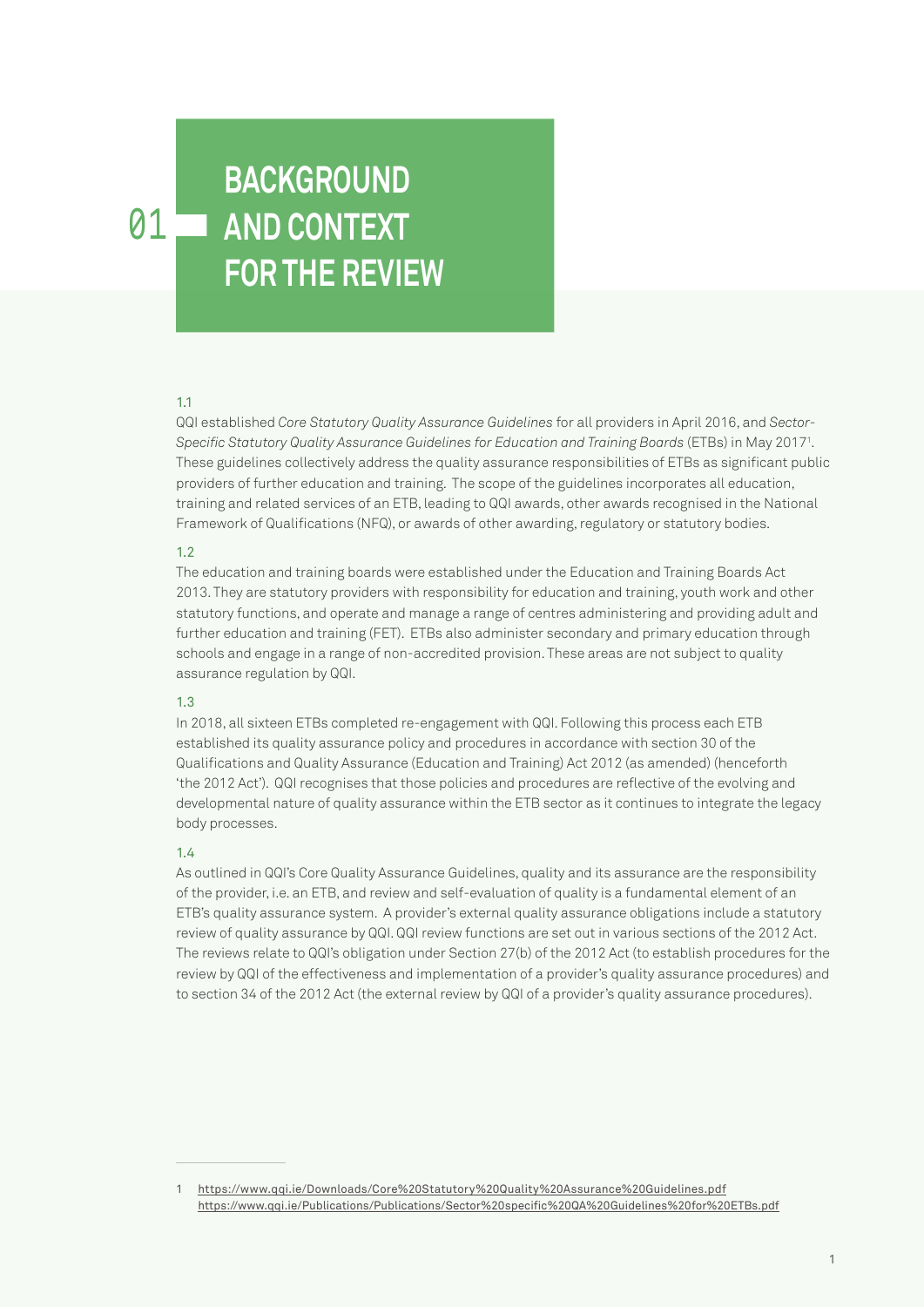#### 1.5

An external review of quality assurance has not previously been undertaken for the ETBs, either through QQI or former legacy awarding body processes. QQI is cognisant of the ETBs' current organisational context in which the establishment of comprehensive and integrated quality assurance systems is an ongoing process. A primary function of the reviews will thus be to inform the future development of quality assurance and enhancement activities within the organisations. Following the completion of the sixteen review reports, a sectoral report will also be produced identifying systemic observations and findings.

#### 1.6

The 2012 Act states that QQI shall consult with SOLAS (the state organisation responsible for funding, co-ordinating and monitoring further education and training in Ireland) in carrying out a review of education and training boards. This will take the form of consultation with SOLAS on the Terms of Reference for the review and the provision of contextual briefing by SOLAS to review teams.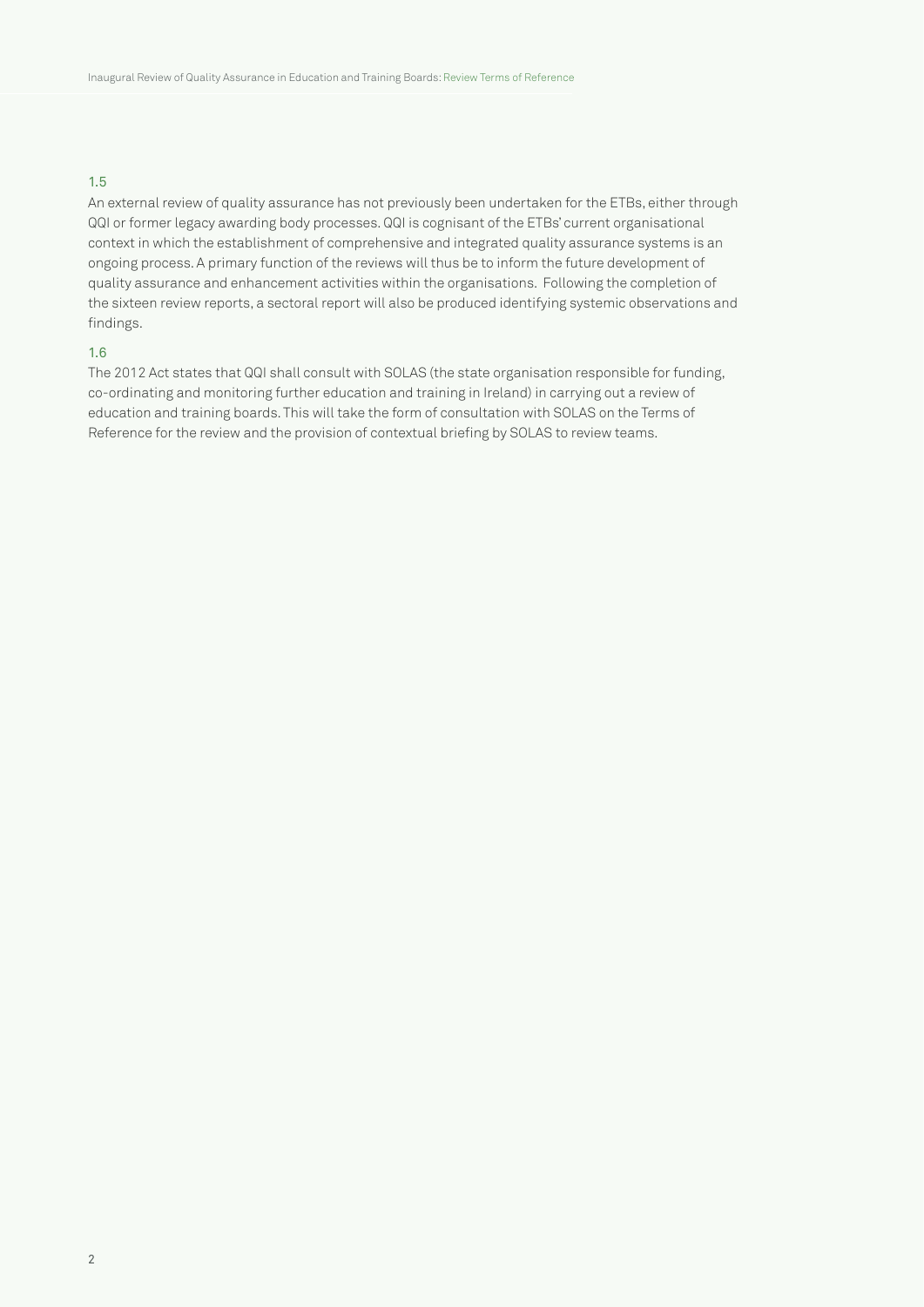# 02 **PURPOSES**

#### 2.1

QQI has specific multi-dimensional purposes for its quality assurance reviews. The *Policy for the Inaugural Review of Quality Assurance in Education and Training Boards*<sup>2</sup> outlines six purposes for this review process. Those purposes, and the ways in which they will be achieved and measured, are as follows:

| <b>PURPOSE</b>                                                                                                                                                                                                        | ACHIEVED AND MEASURED THROUGH                                                                                                                                                                                                                                                                                                                                                                                                                                                                                                             |
|-----------------------------------------------------------------------------------------------------------------------------------------------------------------------------------------------------------------------|-------------------------------------------------------------------------------------------------------------------------------------------------------------------------------------------------------------------------------------------------------------------------------------------------------------------------------------------------------------------------------------------------------------------------------------------------------------------------------------------------------------------------------------------|
| 1. To encourage a quality culture<br>and the enhancement of the<br>learning environment and<br>experience within ETBs                                                                                                 | » Emphasising the learner and the learning experience in reviews.<br>» Constructively and meaningfully involving staff at all levels of the<br>organisation in the self-evaluation and external evaluation phases<br>of the review.<br>» Providing a source of evidence of areas for improvement and areas for<br>revision of policy and change and basing follow-up upon them.<br>» Exploring innovative and effective practices and procedures.<br>» Providing evidence of quality assurance and quality enhancement within<br>the ETB. |
| 2. To provide feedback to ETBs<br>about organisation-wide<br>quality and the impact of<br>mission, strategy, governance<br>and management on quality<br>and the overall effectiveness<br>of their quality assurance.  | » Emphasising the ownership, governance and management of quality<br>assurance at the corporate ETB-level, i.e. how the ETB exercises oversight<br>of quality assurance.<br>» Pitching the review at a comprehensive ETB-wide level.<br>» Evaluating compliance with legislation, policy and standards.<br>» Evaluating the impact and effectiveness of quality assurance procedures.                                                                                                                                                     |
| 3. To improve public confidence<br>in the quality of ETB provision<br>by promoting transparency<br>and public awareness.                                                                                              | » Adhering to purposes, criteria and outcomes that are clear and<br>transparent.<br>» Publication of clear timescales and terms of reference for review.<br>» Evaluating, as part of the review, ETB reporting on quality assurance, to<br>ensure that it is transparent and accessible.<br>» Publication of the individual ETB reports and outcomes of reviews in<br>accessible locations and formats for different audiences.<br>» Publication of sectoral findings and observations.                                                   |
| 4. To support system-level<br>improvement of the quality of<br>further education and training<br>in the ETBs.                                                                                                         | » Publishing a sectoral report, with system-level observations and findings.<br>» The identification and dissemination of effective practice to facilitate<br>shared learning.                                                                                                                                                                                                                                                                                                                                                            |
| 5. To encourage quality by using<br>evidence-based, objective<br>methods and advice.                                                                                                                                  | » Using the expertise of international, national, learner, industry and other<br>stakeholder peer reviewers who are independent of the ETB.<br>» Ensuring that findings are based on stated evidence.<br>» Facilitating ETBs to identify measures for quality relevant to their own<br>mission and context.<br>» Promoting the identification and dissemination of examples of good<br>practice and innovation.                                                                                                                           |
| 6. To provide an opportunity for<br>ETBs to articulate their stage<br>of development, mission and<br>objectives and demonstrate<br>the quality assurance of their<br>provision, both individually<br>and as a sector. | » Publication of self-evaluation reports, conducted with input from ETB<br>learners and wider stakeholder groups.<br>» Publication of the reports and outcomes of reviews in accessible locations<br>and formats for different audiences.                                                                                                                                                                                                                                                                                                 |

<sup>2</sup> [https://www.qqi.ie/Downloads/Inaugural%20Quality%20Assurance%20Review%20of%20Education%20and%20](https://www.qqi.ie/Downloads/Inaugural%20Quality%20Assurance%20Review%20of%20Education%20and%20Training%20Boards%20Policy.pdf) [Training%20Boards%20Policy.pdf](https://www.qqi.ie/Downloads/Inaugural%20Quality%20Assurance%20Review%20of%20Education%20and%20Training%20Boards%20Policy.pdf)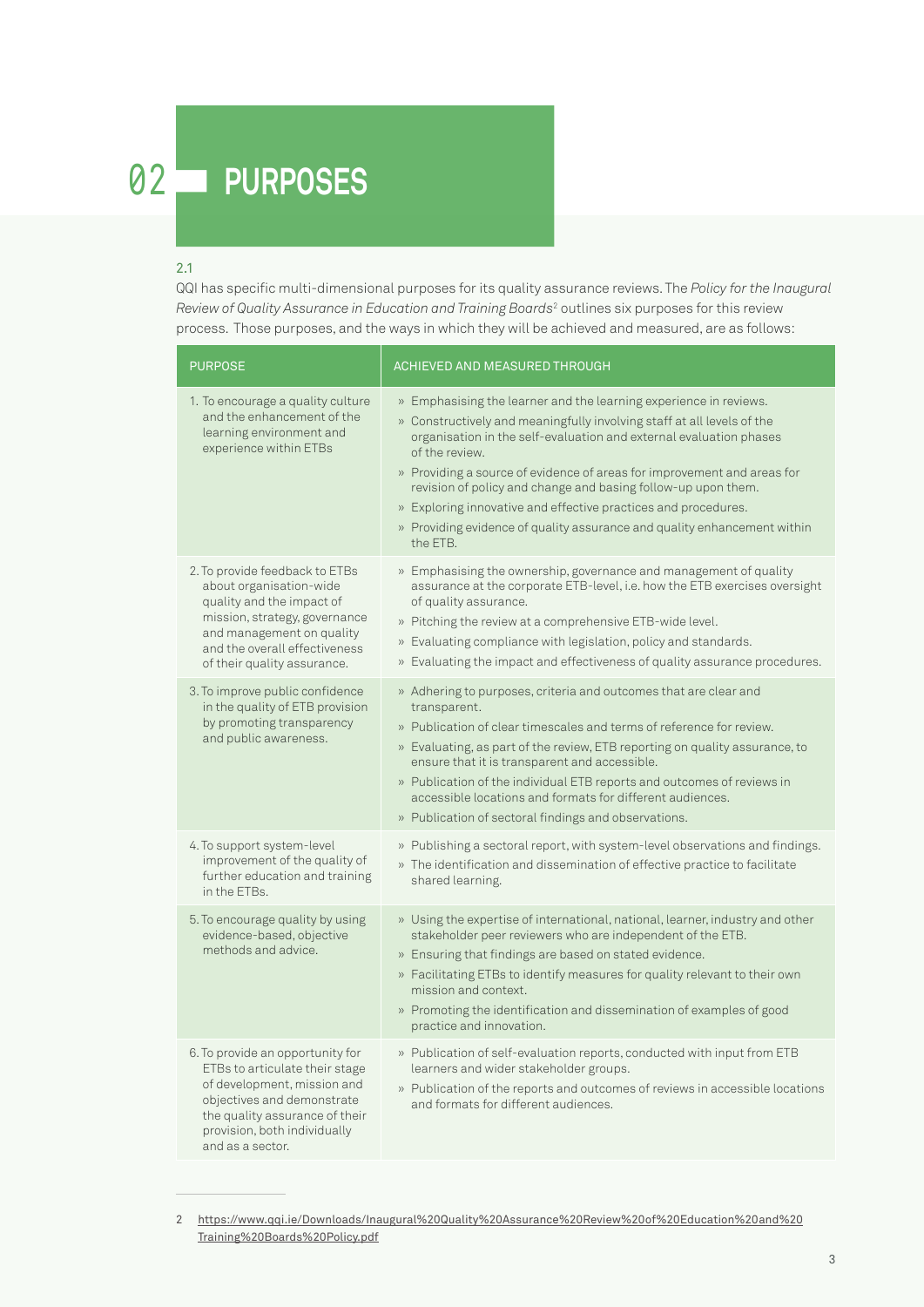## **OBJECTIVES AND CRITERIA FOR REVIEW**

#### 3.1

03

The core objective of the external review is to evaluate the implementation and effectiveness of an ETB's quality assurance procedures. As this is the inaugural review, it will have a particular emphasis on the arrangements established to date to support the operation of the quality assurance system. Recognising that the development and implementation of an ETB-wide quality assurance system and procedural framework is an ongoing process, the review will also have a forward-looking dimension and will explore the ETB's plans and infrastructure to support the ongoing development of these systems. The review will thus examine the following:

#### **OBJECTIVE 1: GOVERNANCE AND MANAGEMENT OF QUALITY**

Evaluate the comprehensive oversight arrangements and transparent decision-making structures for the ETB's education and training and related activities within and across all service provision (for example further education colleges, training centres, community-based education services, contracted providers, collaborative partnerships/arrangements).

|                                                                                                         | INDICATIVE MATTERS TO BE EXPLORED                                                                                                                                                                                                                                                                                                                                                                                                                                             |
|---------------------------------------------------------------------------------------------------------|-------------------------------------------------------------------------------------------------------------------------------------------------------------------------------------------------------------------------------------------------------------------------------------------------------------------------------------------------------------------------------------------------------------------------------------------------------------------------------|
| a) The ETB's mission<br>and strategy                                                                    | » How/do the ETB's quality assurance arrangements contribute to the fulfilment<br>of these?<br>» Is the learner experience consistent with this mission?                                                                                                                                                                                                                                                                                                                      |
| b) Structures and<br>terms of reference<br>for the governance<br>and management of<br>quality assurance | » Are the arrangements sufficiently comprehensive and robust to ensure strong<br>governance and management of operations (e.g. separation of responsibilities,<br>externality, stakeholder input)?<br>» Is governance visible and transparent?<br>» Where multi-level arrangements exist (e.g. where responsibilities are invested in<br>centre managers), is there sufficient clarity, co-ordination, corporate oversight<br>of, and accountability for, these arrangements? |
| c) The documentation<br>of quality assurance<br>policy and<br>procedures                                | » How effective are the arrangements for the development and approval of<br>policies and procedures?<br>» Are policies and procedures coherent and comprehensive (do they incorporate<br>all service types and awarding bodies?), robust and fit for purpose?<br>» Are policies and procedures systematically evaluated?                                                                                                                                                      |
| d) Staff recruitment,<br>management and<br>development                                                  | » How does the ETB assure itself as to the competence of its staff?<br>» How are professional standards maintained and enhanced?<br>» How are staff informed of developments impacting the organisation and how<br>can they input to decision-making?                                                                                                                                                                                                                         |

The governance and quality management systems would be expected to address: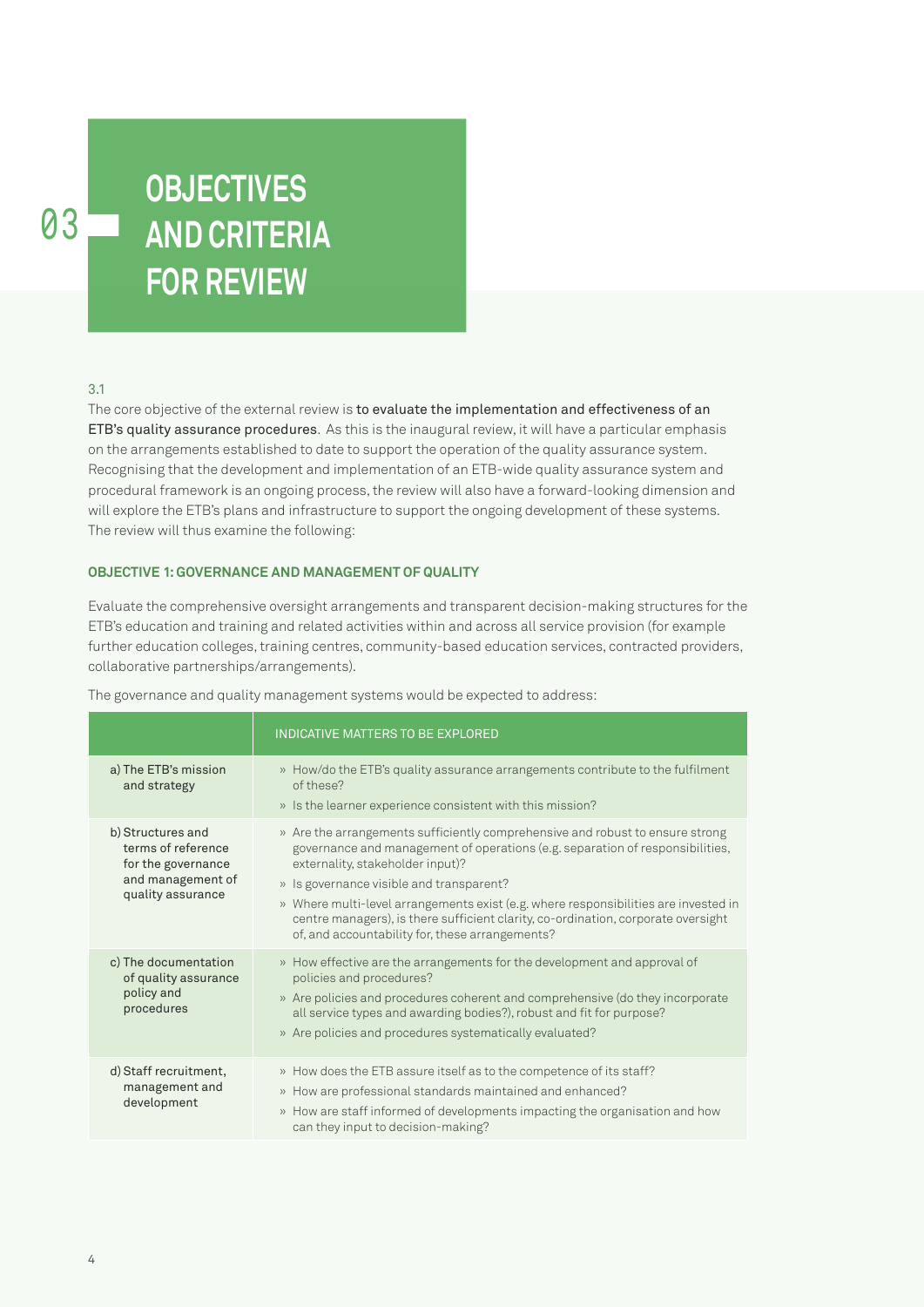|                                                                                                                                                                          | <b>INDICATIVE MATTERS TO BE EXPLORED</b>                                                                                                                                                                                                                                                                                                                                                                                                                                                                                                                                                                                                             |
|--------------------------------------------------------------------------------------------------------------------------------------------------------------------------|------------------------------------------------------------------------------------------------------------------------------------------------------------------------------------------------------------------------------------------------------------------------------------------------------------------------------------------------------------------------------------------------------------------------------------------------------------------------------------------------------------------------------------------------------------------------------------------------------------------------------------------------------|
| e) Programme<br>development,<br>approval and<br>submission for<br>validation                                                                                             | » What arrangements are in place to ensure alignment of programme<br>development activity with strategic goals and regional needs?<br>» Are the arrangements for the approval and management of programme<br>development robust, objective and transparent?<br>» What arrangements are in place to facilitate and oversee a comprehensive<br>programme development process in advance of submission for validation<br>(e.g. the conduct of research, inclusion of external expertise, writing learning<br>outcomes, curricula etc.)?<br>» Are there structures in place to support collaborative programme development<br>with other ETBs/providers? |
| f) Access, transfer<br>and progression                                                                                                                                   | » How does the ETB quality assure access, transfer and progression<br>systematically across all programmes and services?<br>» Are there flexible learning pathways, respecting and attending to the diversity of<br>learners?<br>» Are admissions, progression and recognition policies and processes clear and<br>transparent for learners and implemented on a consistent basis?                                                                                                                                                                                                                                                                   |
| g) Integrity and<br>approval of learner<br>results, including<br>the operation<br>and outcome of<br>internal verification<br>and external<br>authentication<br>processes | » What governance and oversight processes are in place to ensure the integrity of<br>learner assessment and results?<br>» How does the ETB ensure that these arrangements provide for consistent<br>decision-making and standards across services and centres?                                                                                                                                                                                                                                                                                                                                                                                       |
| h) Information and data<br>management                                                                                                                                    | » What arrangements are in place to ensure that data are reliable and secure?<br>» How are data utilised as part of the quality assurance system?<br>» What arrangements are in place to ensure the integrity of learner records<br>(including, where relevant, the sharing of learner data with other providers on<br>national apprenticeships)?<br>» How is compliance with data legislation ensured?                                                                                                                                                                                                                                              |
| i) Public information<br>and communications                                                                                                                              | » Is information on the quality assurance system, procedures and activities<br>publicly available and regularly updated?<br>» What arrangements are in place to ensure that published information in relation<br>to all provision (including by centres) is clear, accurate, up to date and easily<br>accessible?                                                                                                                                                                                                                                                                                                                                    |

#### **OBJECTIVE 2: TEACHING, LEARNING AND ASSESSMENT**

Evaluate the arrangements to ensure the quality of teaching, learning and assessment within the ETB and a high-quality learning experience for all learners. These will include:

|                                | INDICATIVE MATTERS TO BE EXPLORED                                                                                                                                                                                                                                                                                                            |
|--------------------------------|----------------------------------------------------------------------------------------------------------------------------------------------------------------------------------------------------------------------------------------------------------------------------------------------------------------------------------------------|
| a) The learning<br>environment | » How/is the quality of the learning experience monitored?<br>» How/are modes of delivery and pedagogical methods evaluated to ensure that<br>they meet the needs of learners?<br>» How is the quality of the learning experience of learners on work placements<br>ensured?<br>» Is there evidence of enhancement in teaching and learning? |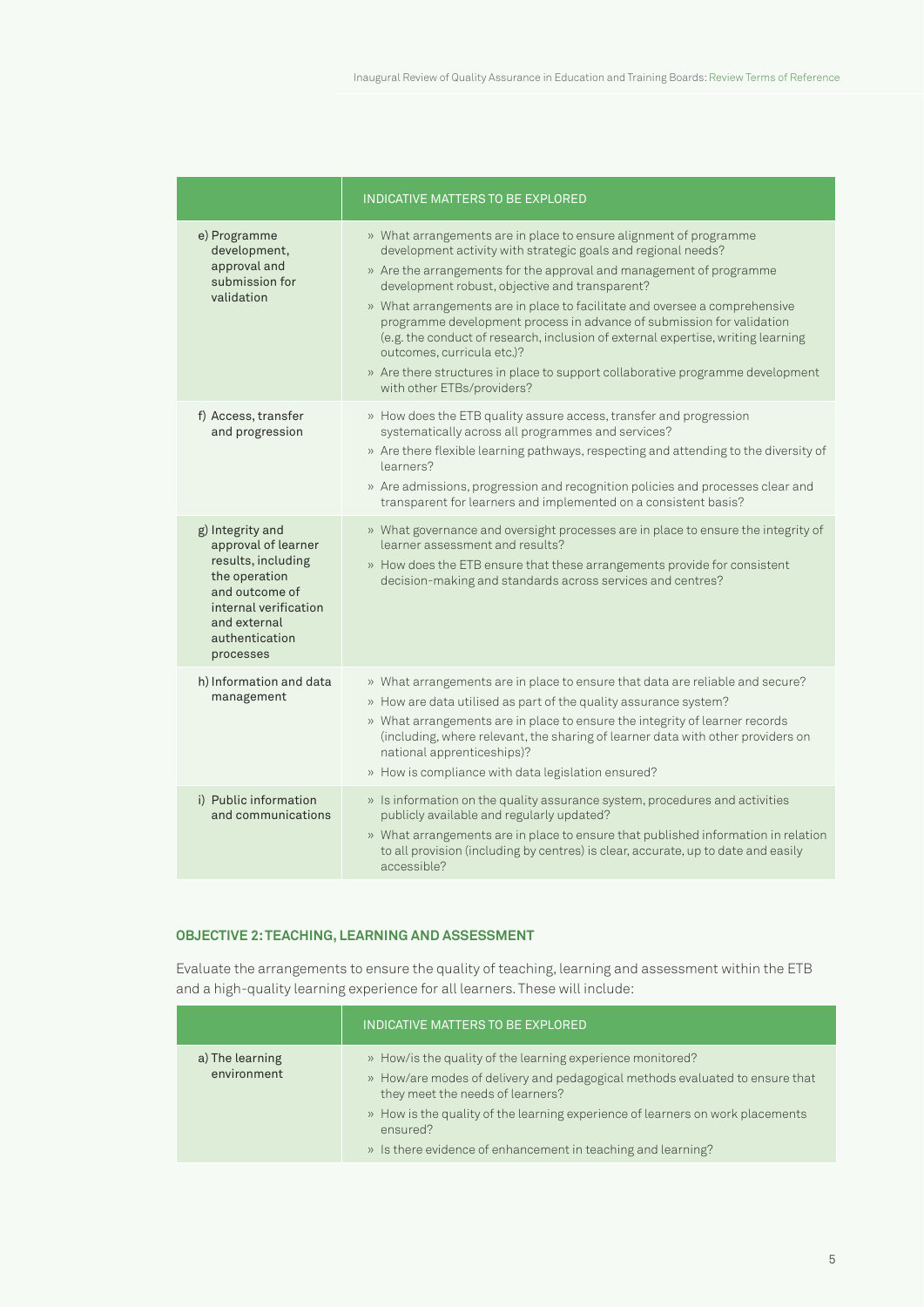|                              | INDICATIVE MATTERS TO BE EXPLORED                                                                                                                                                                                                                                                                                                                                                                                                                                                |  |
|------------------------------|----------------------------------------------------------------------------------------------------------------------------------------------------------------------------------------------------------------------------------------------------------------------------------------------------------------------------------------------------------------------------------------------------------------------------------------------------------------------------------|--|
| b) Assessment<br>of learners | » How is the integrity, consistency and security of assessment instruments,<br>methodologies, procedures and records ensured – including in respect of<br>recognition of prior learning?<br>» How is the standard of assessment of learners on work placements ensured -<br>particularly where these are undertaken by non-ETB staff?<br>» Do learners in all settings have a clear understanding of how and why they are<br>assessed and are they given feedback on assessment? |  |
| c) Supports<br>for learners  | » How are support services planned and monitored to ensure that they meet the<br>needs of learners?<br>» How does the ETB ensure consistency in the availability of appropriate supports<br>to learners across different settings/regions?<br>» Are learners aware of the existence of supports?                                                                                                                                                                                 |  |

#### **OBJECTIVE 3: SELF-EVALUATION, MONITORING & REVIEW**

Evaluate the arrangements for the monitoring, review and evaluation of, and reporting on, the ETB's education, training and related services (including through third-party arrangements) and the quality assurance system and procedures underpinning them. It will also reflect on how these processes are utilised to complete the quality cycle through the identification and promotion of effective practice and by addressing areas for improvement. This will include:

|                                                                                                                                                                                                                                             | <b>INDICATIVE MATTERS TO BE EXPLORED</b>                                                                                                                                                                                                                                                                                                                                                                                                                                                                                                                     |
|---------------------------------------------------------------------------------------------------------------------------------------------------------------------------------------------------------------------------------------------|--------------------------------------------------------------------------------------------------------------------------------------------------------------------------------------------------------------------------------------------------------------------------------------------------------------------------------------------------------------------------------------------------------------------------------------------------------------------------------------------------------------------------------------------------------------|
| a) Self-evaluation,<br>monitoring and<br>review                                                                                                                                                                                             | » What are the processes for quality assurance planning, monitoring and<br>reporting?<br>» Are the processes for self-evaluation, monitoring and review (including the self-<br>evaluation report undertaken for the inaugural review) comprehensive, inclusive<br>and evidence-based?<br>» Is there evidence of strategic analysis and follow-up of the outcome of internal<br>quality assurance reviews and monitoring (e.g. review reports, external<br>authenticator reports, learner feedback reports etc.)?<br>» How is quality promoted and enhanced? |
| b) Programme<br>monitoring<br>and review                                                                                                                                                                                                    | » How are programme delivery and outcomes monitored across multiple centres<br>(including collection of feedback from learners/stakeholders)?<br>» Are mechanisms for periodic review of programmes comprehensive, inclusive<br>and robust?<br>» Is there evidence that the outcome of programme monitoring and review informs<br>programme modification and enhancement?<br>» Are the outputs of programme monitoring and review considered on a strategic<br>basis by the ETB's governance bodies to inform decision-making?                               |
| c) Oversight,<br>monitoring<br>and review of<br>relationships<br>with external/<br>third parties<br>(in particular,<br>with contracted<br>training providers,<br>community training<br>providers, and<br>other collaborative<br>provision). | » How does the ETB ensure the suitability of the external parties with which it<br>engages?<br>» Is the nature of the arrangements with each external party published?<br>» Is the effectiveness of these arrangements monitored and reviewed through<br>ETB governance?<br>» Does the ETB assess its impact within the region and local communities?                                                                                                                                                                                                        |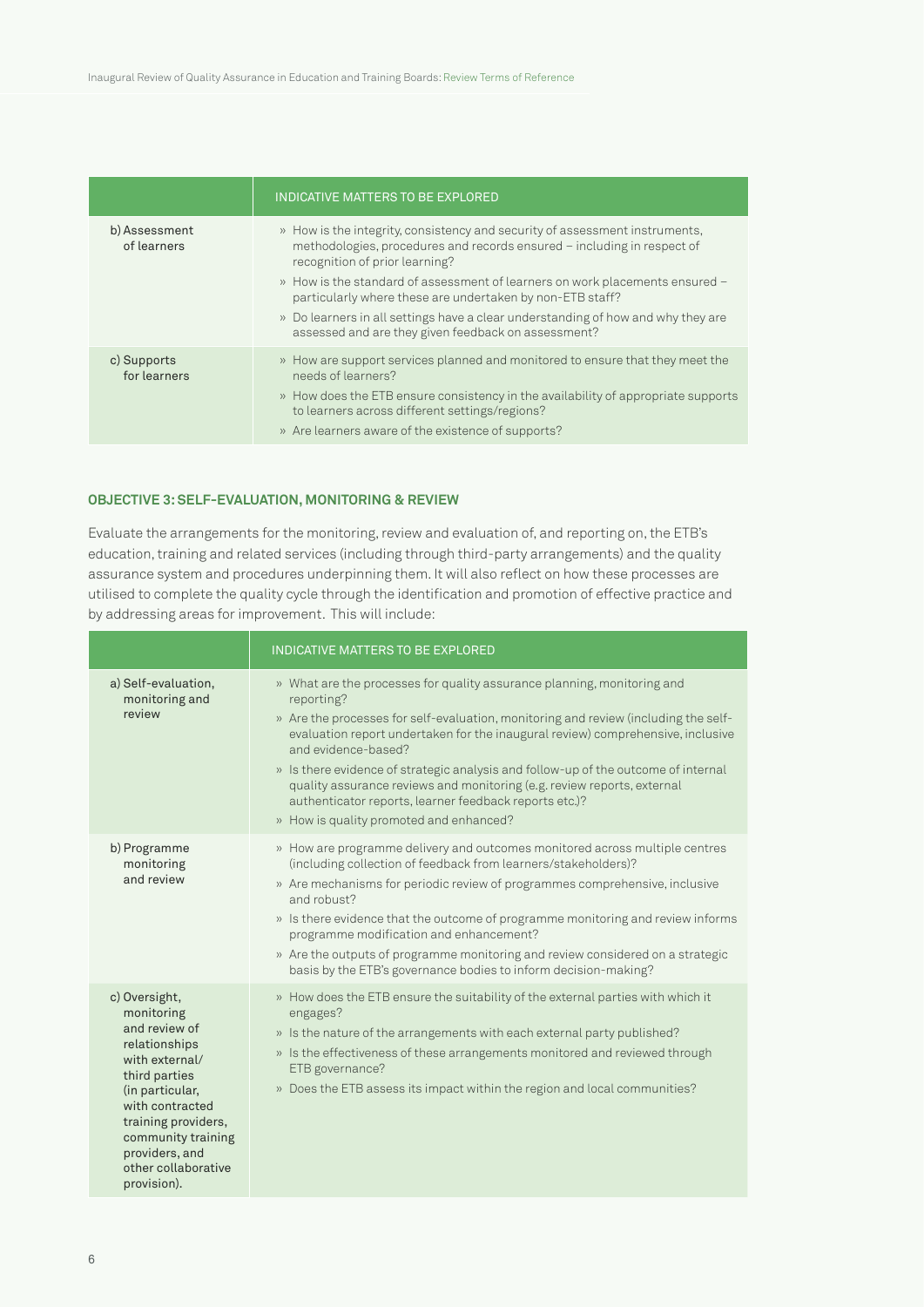#### 3.2

In respect of each dimension, the review will:

- » evaluate the effectiveness of the ETB's quality assurance procedures for the purposes of establishing, ascertaining, maintaining and improving the quality of further education, training, and related services;
- » identify perceived gaps in the internal quality assurance mechanisms and the appropriateness, sufficiency, prioritisation and timeliness of planned measures to address them in the context of the ETB's current stage of development; and
- » explore achievements and innovations in quality assurance and in the enhancement of teaching and learning.

#### 3.3

Following consideration of the matters above, the review will:

- » Provide a qualitative statement about the effectiveness of the quality assurance procedures of the ETB and the extent of their implementation;
- » Provide a statement about the extent to which existing quality assurance procedures adhere to QQI's Quality Assurance Guidelines and policies (as listed at 3.4), to include an explicit qualitative statement on the extent to which the procedures are in keeping with QQI's *Policy Restatement and Criteria for Access, Transfer and Progression in Relation to Learners for Providers of Further and Higher Education and Training3* ;
- » Provide a qualitative statement on the enhancement of quality; and
- » Identify effective practice and recommendations for further improvement.

#### 3.4

The implementation and effectiveness of the ETB's quality assurance arrangements will be considered in the context of the following criteria:

- » The ETB's mission and objectives for quality assurance;
- » QQI's *Core Statutory Quality Assurance Guidelines*;
- » QQI's *Sector-Specific Statutory Quality Assurance Guidelines for Education and Training Boards*;
- » QQI's *Topic-Specific Statutory Quality Assurance Guidelines for Providers of Statutory Apprenticeship*  Programmes<sup>4</sup>;
- » QQI's *Topic-Specific Statutory Quality Assurance Guidelines for Blended Learning<sup>s</sup>;*
- » QQI's *Policy Restatement and Criteria for Access, Transfer and Progression in Relation to Learners for Providers of Further and Higher Education and Training*;
- » QQI's Policies and Criteria for the Validation of Programmes of Education and Training<sup>6</sup>; and
- » Relevant European guidelines and practice on quality and quality assurance.

<sup>3</sup> <https://www.qqi.ie/Downloads/ATP%20Policy%20Restatement%20FINAL%202018.pdf>

<sup>4</sup> <https://www.qqi.ie/Publications/Publications/Apprenticeship%20Programmes%20QAG%20Topic-Specific.pdf>

<sup>5</sup> [https://www.qqi.ie/Publications/Publications/Statutory%20QA%20Guidelines%20for%20Blended%20Learning%20](https://www.qqi.ie/Publications/Publications/Statutory%20QA%20Guidelines%20for%20Blended%20Learning%20Programmes.pdf) [Programmes.pdf](https://www.qqi.ie/Publications/Publications/Statutory%20QA%20Guidelines%20for%20Blended%20Learning%20Programmes.pdf)

<sup>6</sup> [https://www.qqi.ie/Publications/Publications/Initial\\_Validation\\_policy\\_7\\_10\\_13.pdf](https://www.qqi.ie/Publications/Publications/Initial_Validation_policy_7_10_13.pdf)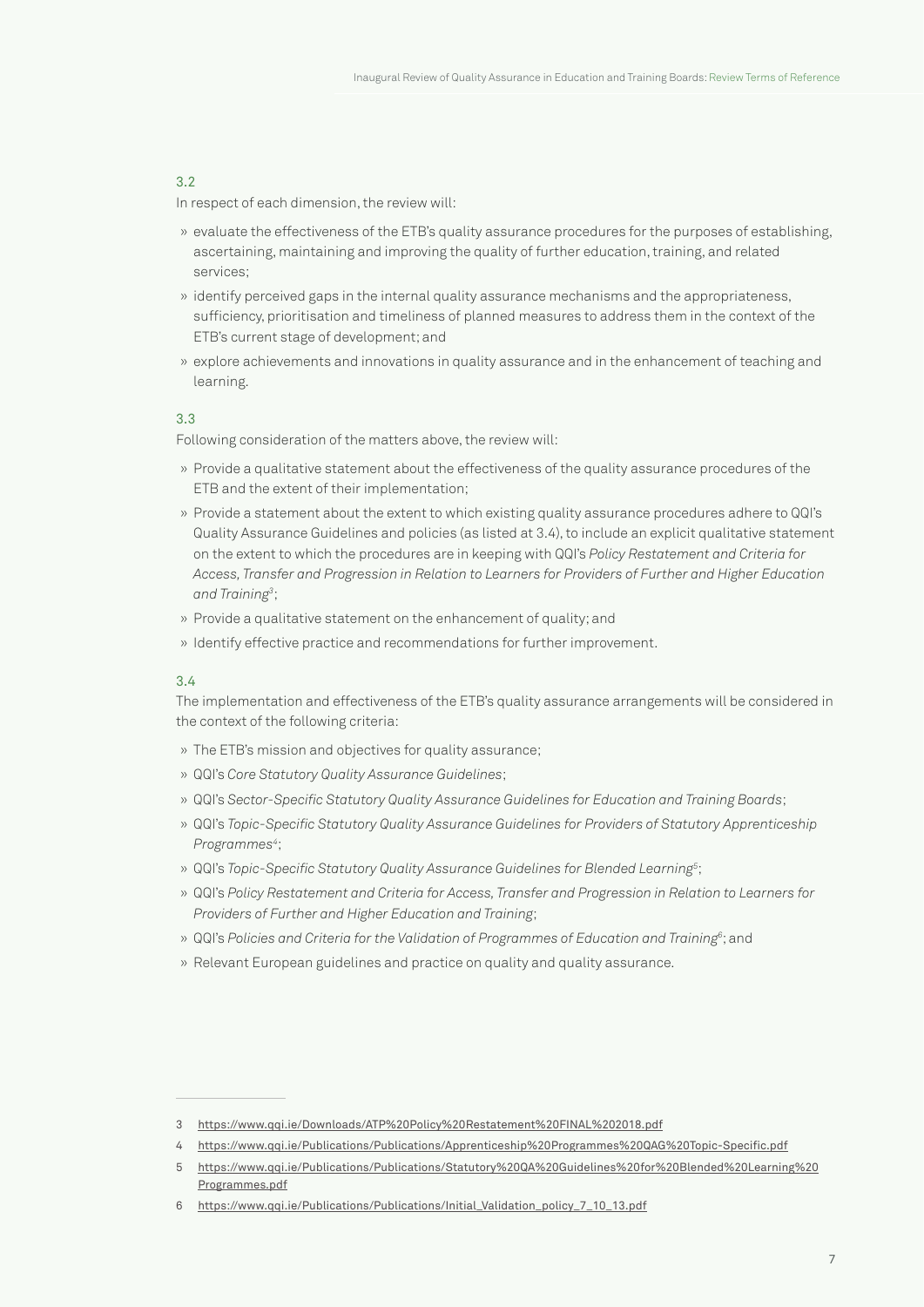## 04 **THE REVIEW TEAM**

#### 4.1

QQI will appoint a review team to conduct the review. Review teams are composed of peer reviewers who are learners; leaders and staff from comparable providers; and external representatives including employer and civic representatives. The size of the team will depend on the size and complexity of the ETB but in general will comprise five or six persons. A reviewer may participate in more than one ETB review.

#### 4.2

QQI will identify an appropriate team of reviewers for each review who are independent of the ETB with the appropriate skills and experience required to perform their tasks. This will include experts with knowledge and experience of further education and training, quality assurance, teaching and learning, and external review. It will include international representatives and QQI will seek to ensure diversity within the team. The ETB will have an opportunity to comment on the proposed composition of its review team to ensure there are no conflicts of interest. The roles and responsibilities of the review team members are as follows<sup>7</sup>:

#### **CHAIRPERSON**

#### $4.3$

The chairperson is a full member of the team. Their role is to provide tactical leadership and to ensure that the work of the team is conducted in a professional, impartial and fair manner, and in compliance with the Terms of Reference. The chairperson's functions include:

- » Leading the conduct of the review and ensuring that proceedings remain focussed.
- » Co-ordinating the work of reviewers.
- » Fostering open and respectful exchanges of opinion and ensuring that the views of all participants are valued and considered.
- » Facilitating the emergence of evidence-based team decisions (ideally based on consensus).
- » Contributing to, and overseeing the production of, the review report within the timeline agreed with QQI, approving amendments or convening additional meetings if required.

<sup>7</sup> Further detail on the conduct of reviewers is outlined in QQI's *Roles, Responsibilities and Code of Conduct for Reviewers and Evaluators.*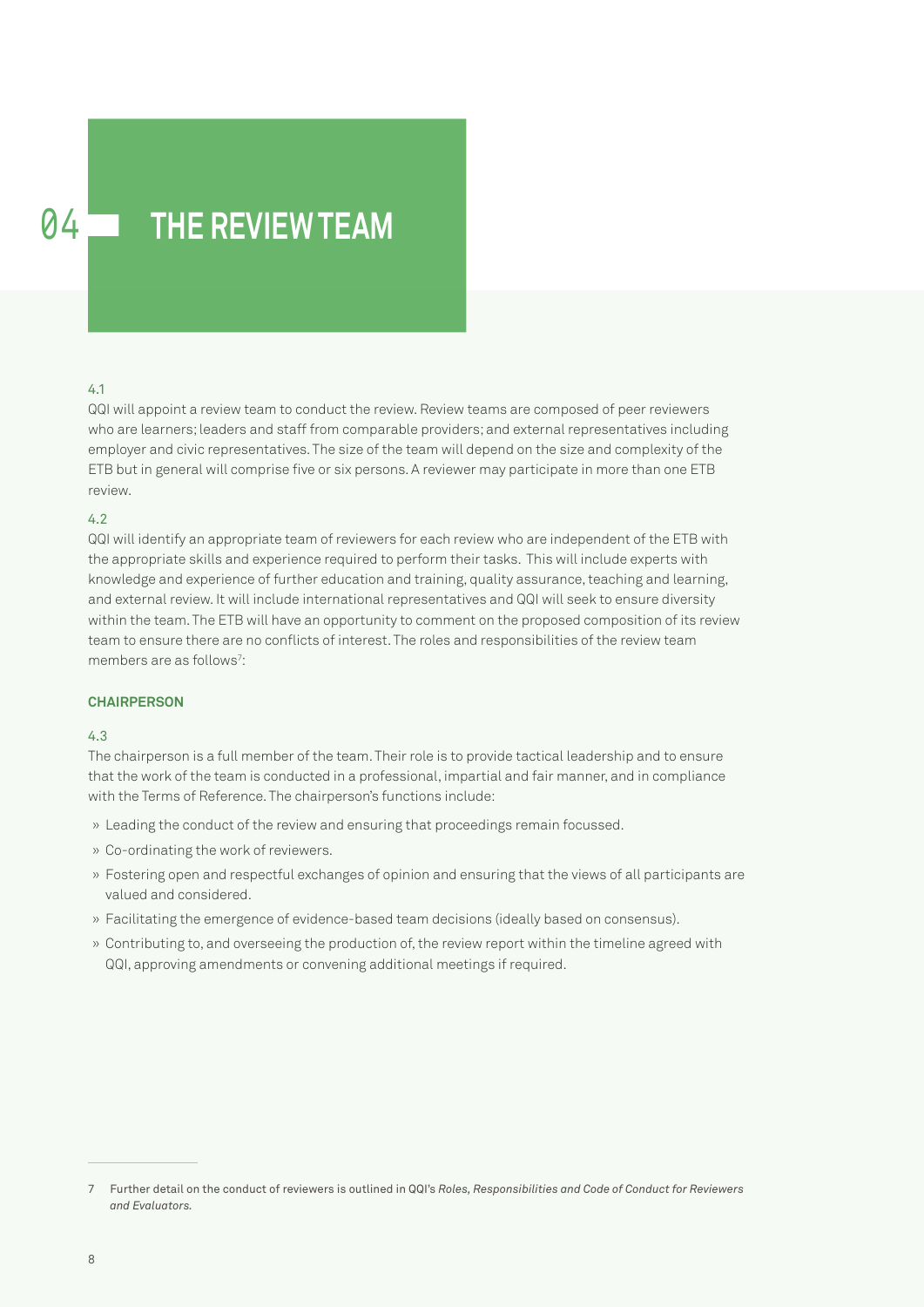#### **CO-ORDINATING REVIEWER**

#### 4.4

The co-ordinating reviewer is a full member of the team. Their role is to capture the team's deliberations and decisions during the proceedings and express them clearly and accurately in the team report. It is vital that the co-ordinating reviewer ensures that sufficient evidence is provided in the report to support the team's recommendations. The role of the co-ordinating reviewer includes:

- » Acting as the liaison between the review team and QQI; and, during the main review visit, between the review team and the ETB review co-ordinator.
- » Maintaining records of discussions during the planning and main review visits.
- » Co-ordinating the drafting of the review report in consultation with the team members and under the direction of the chairperson within the timeline agreed with QQI.

#### **ALL REVIEW TEAM MEMBERS**

#### 4.5

The role of all review team members includes:

- » Preparing for the review by reading and critically evaluating all written material.
- » Investigating and testing claims made in the self-evaluation report and other ETB documents during the main review visit by speaking to a range of staff, learners and stakeholders.
- » Contributing to the production of the review report, ensuring that their particular perspective and voice (i.e. learner, industry, stakeholder, international etc.) forms an integral part of the review.
- » Following the individual ETB reviews, providing observations to inform the development of the sectoral report.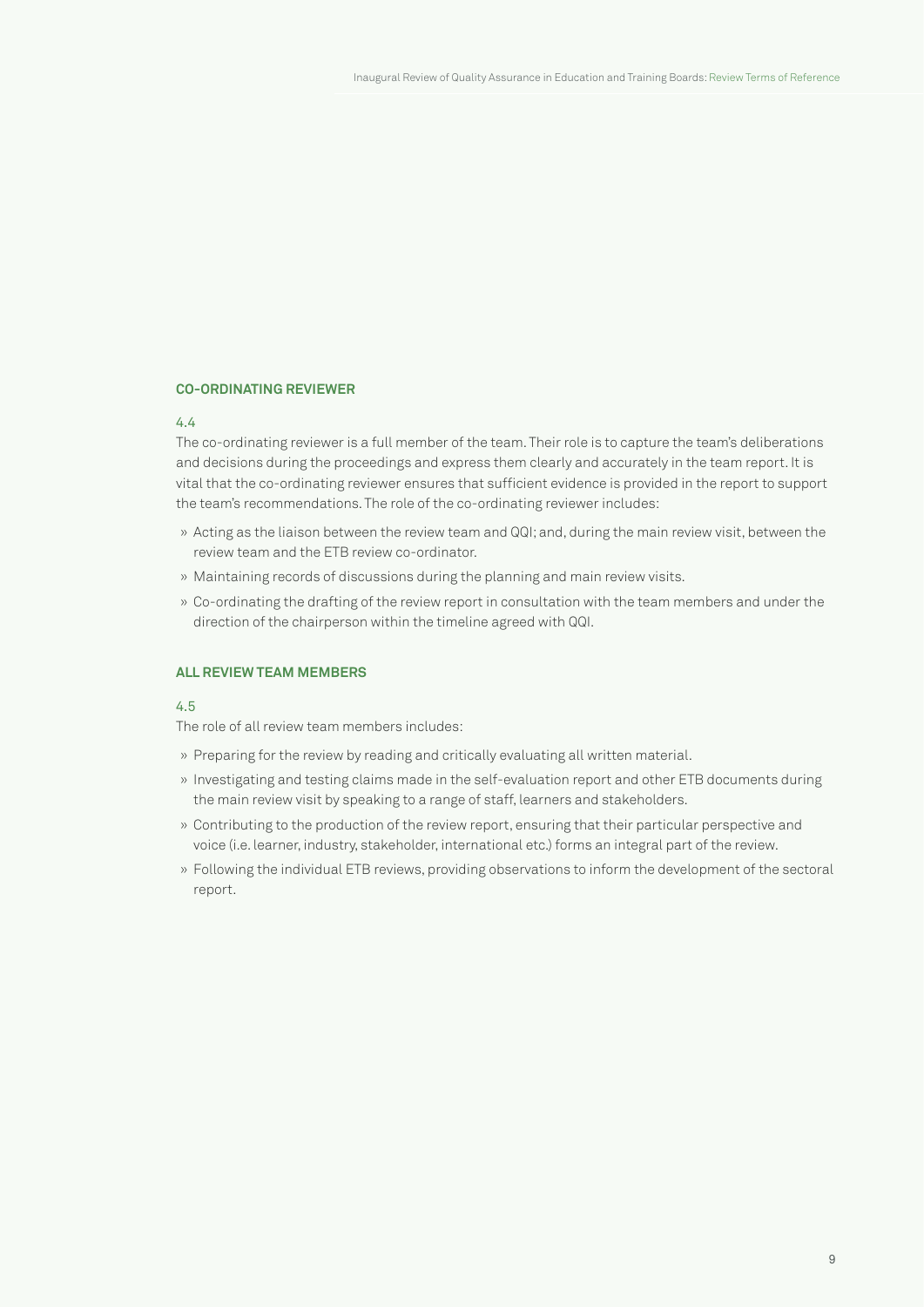### **THE REVIEW PROCESS AND TIMELINE** 05

#### 5.1

The key steps in the review process with indicative timelines are outlined below. Specific dates for each ETB review will be outlined by QQI in accordance with the published Review Schedule.

| <b>STEP</b>               | <b>ACTION</b>                                                                                                                                                                                                                                       | <b>TIMEFRAME</b>                                                                             |
|---------------------------|-----------------------------------------------------------------------------------------------------------------------------------------------------------------------------------------------------------------------------------------------------|----------------------------------------------------------------------------------------------|
| Preparation               | Preparation of a provider profile by each ETB (e.g. outlining<br>mission; strategic objectives; local context; data on staff<br>profiles; recent developments; key challenges).                                                                     | 6-9 months before first<br>main review visit                                                 |
|                           | Provision of ETB data by SOLAS (e.g. data on learner<br>profiles; local context; strategic direction).                                                                                                                                              |                                                                                              |
|                           | Establishment of review teams and identification of ETBs<br>for review by each review team, selected in accordance with<br>the ETB provider profiles and data and in consultation with<br>ETBs on potential conflicts of interest.                  |                                                                                              |
| Self-Evaluation<br>Report | Preparation and publication by ETBs of individual, inclusive,<br>whole-of-organisation self-evaluations of how effectively<br>they assure the quality of teaching, learning and service<br>activities                                               | 11 weeks before main<br>review visit                                                         |
| Desk Review               | Desk review of the self-evaluation report by the review<br>team.                                                                                                                                                                                    | Before initial meeting                                                                       |
| Initial Meeting           | An initial meeting of the review team, including reviewer<br>training, briefing from SOLAS, discussion of preliminary<br>impressions and identification of any additional<br>documentation required.                                                | 5 weeks after submission<br>of self-evaluation report<br>6 weeks before main<br>review visit |
| <b>Planning Visit</b>     | A visit to the ETB by the chair and co-ordinating reviewer<br>of the review team to receive information about the<br>self-evaluation process, discuss the schedule for the<br>main review visit and discuss any additional information<br>requests. | 5 weeks after receipt of<br>self-evaluation report<br>6 weeks before main<br>review visit    |
| Main Review<br>Visit      | A visit to the ETB by the review team to receive and consider<br>evidence from ETB staff, learners and stakeholders in<br>respect of the objectives and criteria set out in the Terms<br>of Reference.                                              | 11 weeks following receipt<br>of self-evaluation report                                      |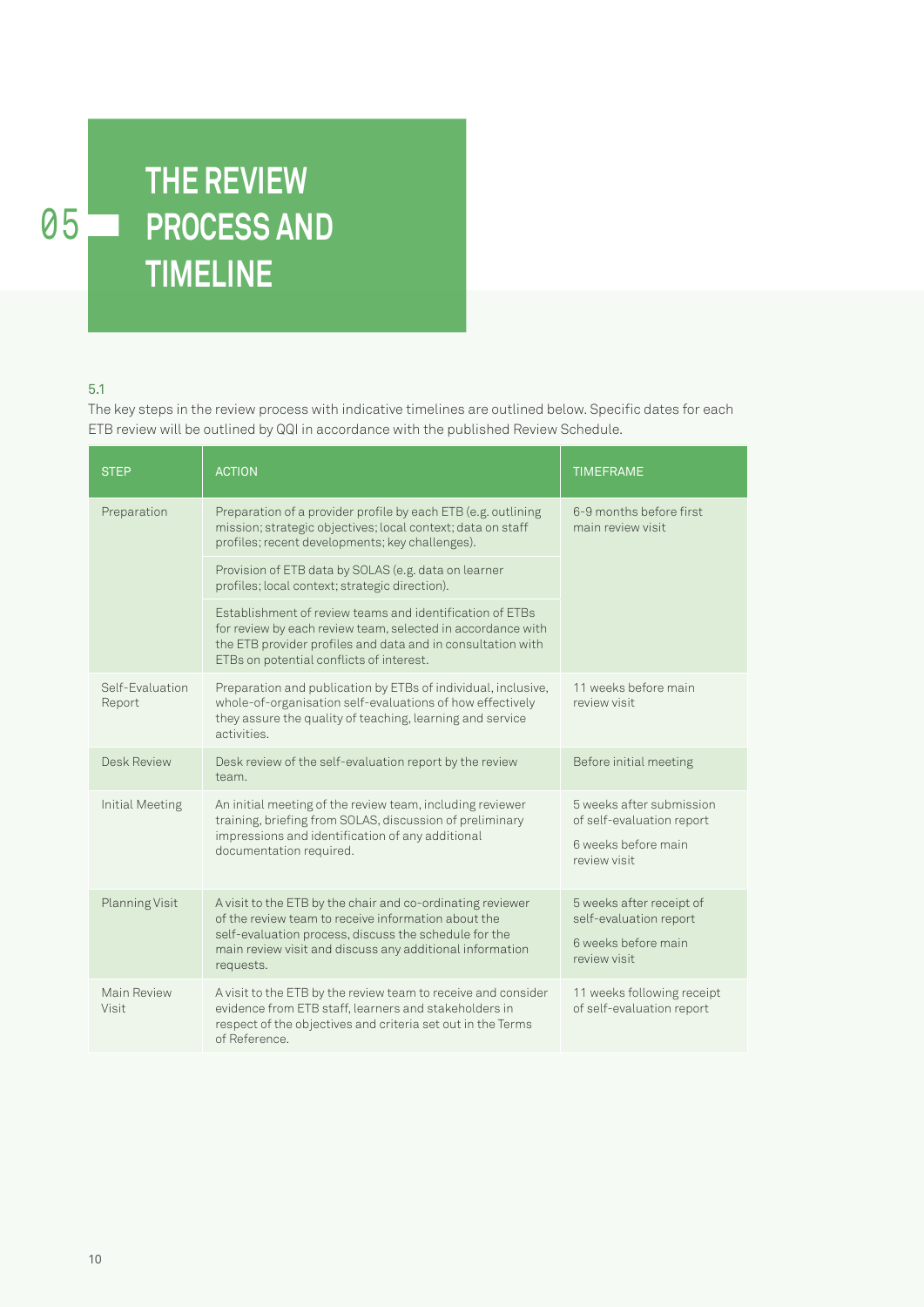| <b>STEP</b>          | <b>ACTION</b>                                                                                                                    | <b>TIMEFRAME</b>                                                   |
|----------------------|----------------------------------------------------------------------------------------------------------------------------------|--------------------------------------------------------------------|
| <b>Review Report</b> | Preparation of draft review report by review team.                                                                               | 6-8 weeks after main<br>review visit                               |
|                      | Draft report sent to ETB by QQI for a check of factual<br>accuracy.                                                              | 1 week following receipt<br>by QQI                                 |
|                      | ETB responds with any factual accuracy corrections.                                                                              | 1 week following receipt                                           |
|                      | Final report sent to ETB.                                                                                                        | 1 week following receipt<br>of any factual accuracy<br>corrections |
|                      | Response to review submitted by ETB.                                                                                             | 2 weeks after receipt of<br>final report                           |
| Outcomes             | QQI considers findings of review report and ETB response<br>through governance processes.                                        | Next available meeting<br>of QQI Approvals and                     |
|                      | Review report is published with ETB response.                                                                                    | Reviews Committee                                                  |
| Follow-Up            | Preparation of an action plan by ETB.                                                                                            | 1 month after publication<br>of the review report                  |
|                      | QQI seeks feedback from ETB on experience of review.                                                                             | 6 weeks after publication<br>of the review report                  |
|                      | One-year follow-up report by ETB to QQI. This (and any<br>subsequent follow-up) may be integrated into annual<br>reports to QQI. | 1 year after submission<br>of the action plan                      |
|                      | Continuous reporting and dialogue on follow-up through<br>annual reporting and dialogue processes.                               | Continuous                                                         |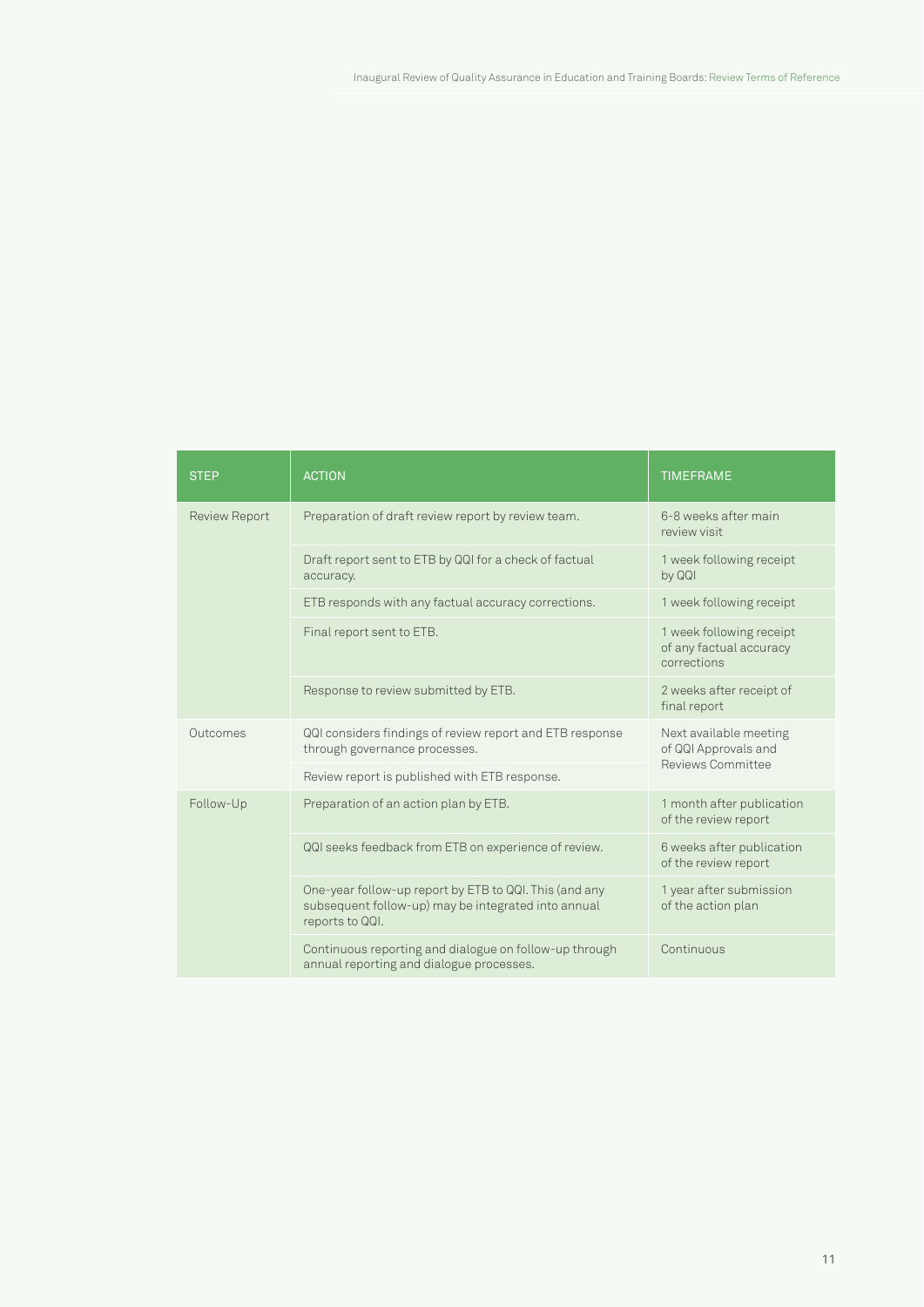|  | <b>Notes</b> |
|--|--------------|
|--|--------------|

 $\sim$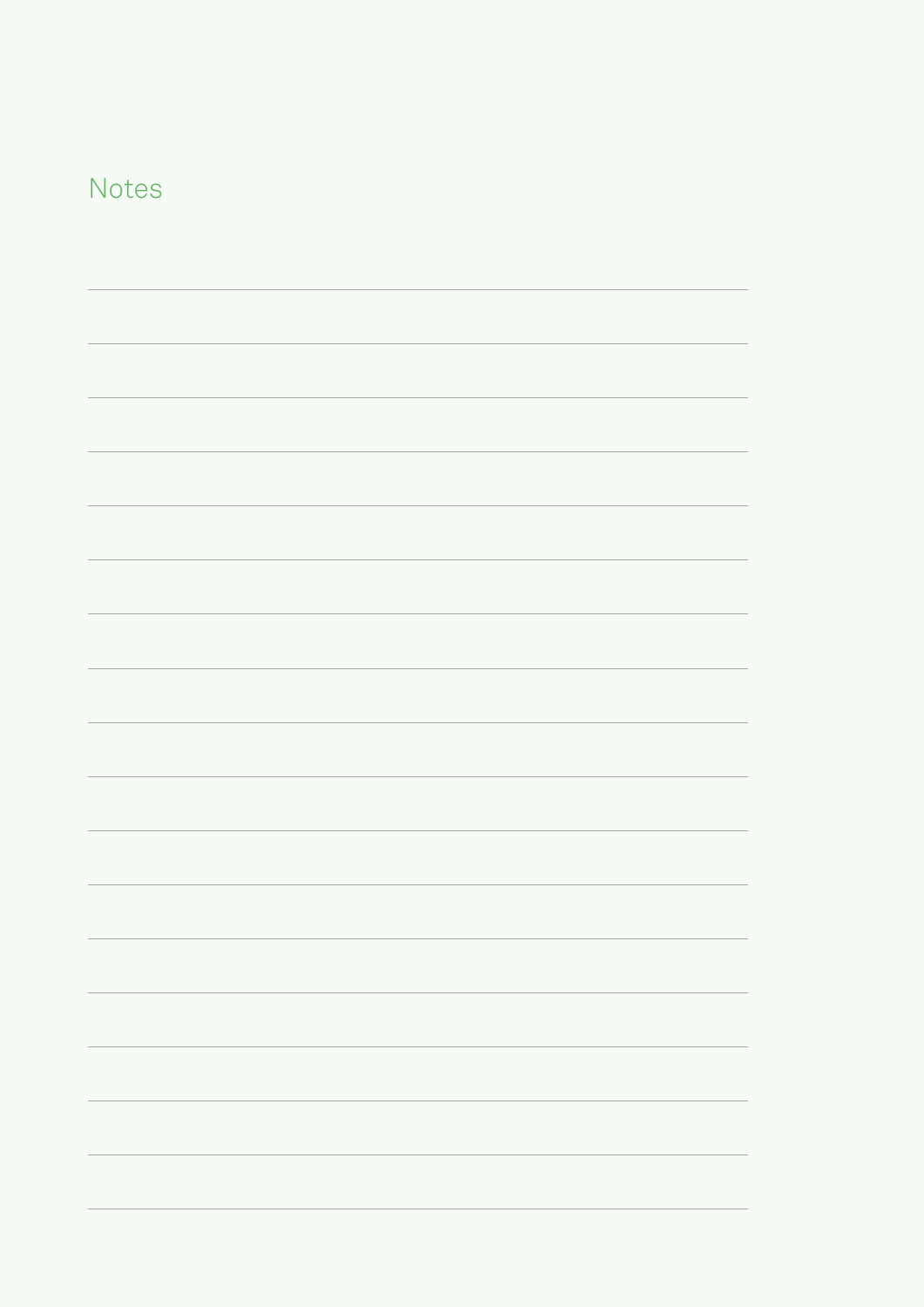